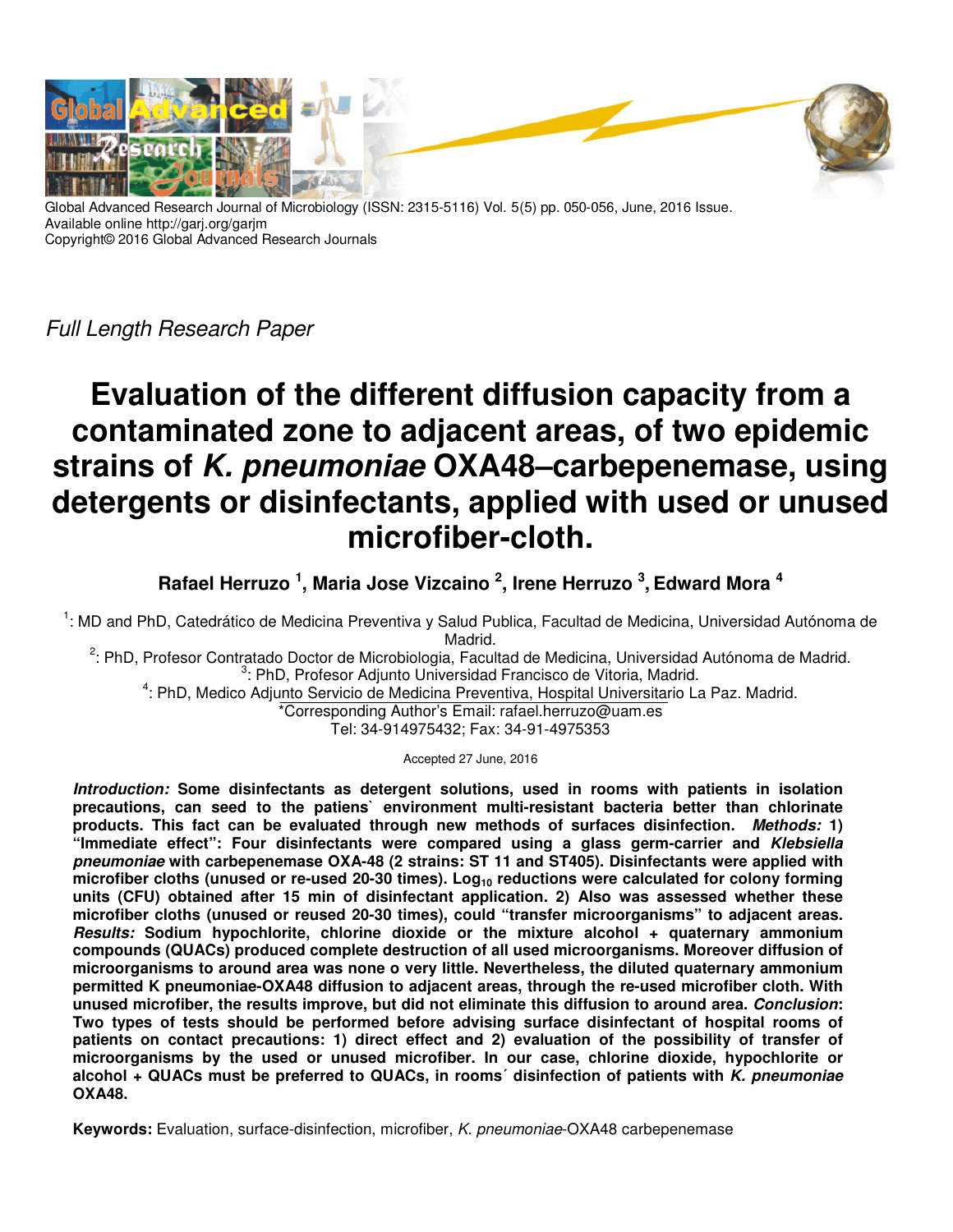## **INTRODUCTION**

The transmission of nosocomial pathogens occurs most often from the hands of medical personnel, however, instruments or surfaces are also important as a source of contamination or transmission of microorganisms like Clostridium difficile, Methicillin-resistant Staphylococcus aureus (MRSA), vancomycin-R Enterococci spp., Gram negative bacteria, Norovirus, etc (Otter et al, 2011).

Factors that may contribute to bacterial transmission from surfaces are: survival of microorganisms in the environment (Kramer et al, 2006), virulence, frequent contamination from the patient's environment, capacity to be transmitted with very small doses, transient contamination of HCW´s hands and resistance to disinfectants (Weber et al, 2010; Lawley et al, 2010).

The area with the highest probability of contamination by microorganisms is usually the closest to the patient (bed, rails, bedside table, etc.) or those frequently used as switches, knobs, etc. (Boyce et al, 2007; Barbut et al, 2009).

To prevent transmission of microorganisms from surfaces we must treat them, either by cleaning (removal of organic matter, including microorganisms) or by disinfection (microbial destruction). Cleaning products may be enhanced by new physical methods, such as using microfiber cloths, which trap microorganisms due to their electrostatic charge (Rutala et al, 2007). Even if the disinfectants are effective, there may be failures due to lack of access to the contaminated area, or because of errors in the cleaning technique (Eckstein et al, 2007; Dubberke et al, 2007). It is therefore not surprising that we obtain odds ratios of 1.4 to greater than 4, for a patient to become infected by the same microorganism present on the patient that was previously "housed" in that room (Huang et al, 2006; Rutala et al, 2007; Eckstein et al, 2007; Dubberke et al, 2007; Barbut et al, 2009) .

Assessment methods based on international standards (EN, EPA, etc.) with microorganisms on germ-carriers, are not similar to hospital reality because the microorganisms are covered by the disinfectant all the time, but in the disinfection of hospital surfaces, we apply disinfectants with cotton or microfiber cloth, and these products dry quickly on the surfaces. Therefore, microbial destruction will be less than expected by the International Norms. These standards are also unable to assess the possibility of spread of microorganisms to other adjacent surfaces, by the cloth used in disinfection. This can explain disinfection failures.

Surface disinfectants mainly used in patient-rooms had been diluted quaternary ammonium compounds or sodium hypochlorite.

In this study we used a new microbiological method, assessing not only the immediate effect, but also the

possibility of spreading microorganisms through the cloth (microfiber) used to apply the disinfectant, which may explain the above described increased risk of infection.

### **MATERIAL AND METHODS**

a) Disinfectants:

1) Sanitbio® Lab Proder-Pharma: 1.6 g% benzyl chloride C12, C18 alkyldimethylammonium, 1.5 g% chlorine-didecyl dimethylammonium chloride and 1.6 g% of benzyl-C12, C14 alkyl dimethyl and <5 g of anionic surfactants. Used diluted 200 times. This product will be named "QUACs"

2) Sodium hypochlorite, Lab Guinama: 10% sodium hypochlorite diluted 100 times (1000 mg/L)

3) ) Tristel-duo $\Theta$ , Lab Vesismin: Chlorine dioxide (Cl O<sub>2</sub>). Undiluted

4) Bacoban®, Lab Adexano: benzalkonium chloride 0.71g %, sodium pyrithione 0.05g %, etanol 49.4 g % and isopropanol 7.1 g %. Used undiluted. This product will be named "QUAC+alc"

b) Other products:

-Glass cover-slides: 12 x 35 mm, used as "standard surface" (Herruzo et al 2014).

-Glass beads: 0.5 mm in diameter.

-The cloth used may be standard cotton (control) or microfiber, either on first use, or reused more than 20 times, with the standard processing method (Hospital Laundry Service).

-Neutralizer of disinfectant activity (Herruzo et al, 2004; Herruzo et al, 2014) : Nutrient broth with Tween-80 at 6% +  $0.5\%$  sodium bisulphite  $+0.5\%$  sodium thiosulfate.

#### Microorganisms

We used recently isolated microorganisms from different patients in the ICUs of our hospital, to avoid increased susceptibility to disinfectants caused by adaptation to the laboratory (Herruzo et al, 2004): multi-R Klebsiella pneumoniae (with carbepenemase OXA-48, strains ST11 and ST 405) were causing an outbreak in our hospital.

### Method A: Assessment of the "immediate effect" of 4 liquid disinfectants on surfaces

Our germ-carrier standard of surfaces, were placed horizontally on parallel glass bars, which were previously disinfected by flame. After placing the cover slides, we poured 10 microL of a 24 h culture media (diluted to 1/20 or undiluted) of one strain of K. pneumoniae with carbepenemase OXA-48 , (ST11 or ST 405) into the centre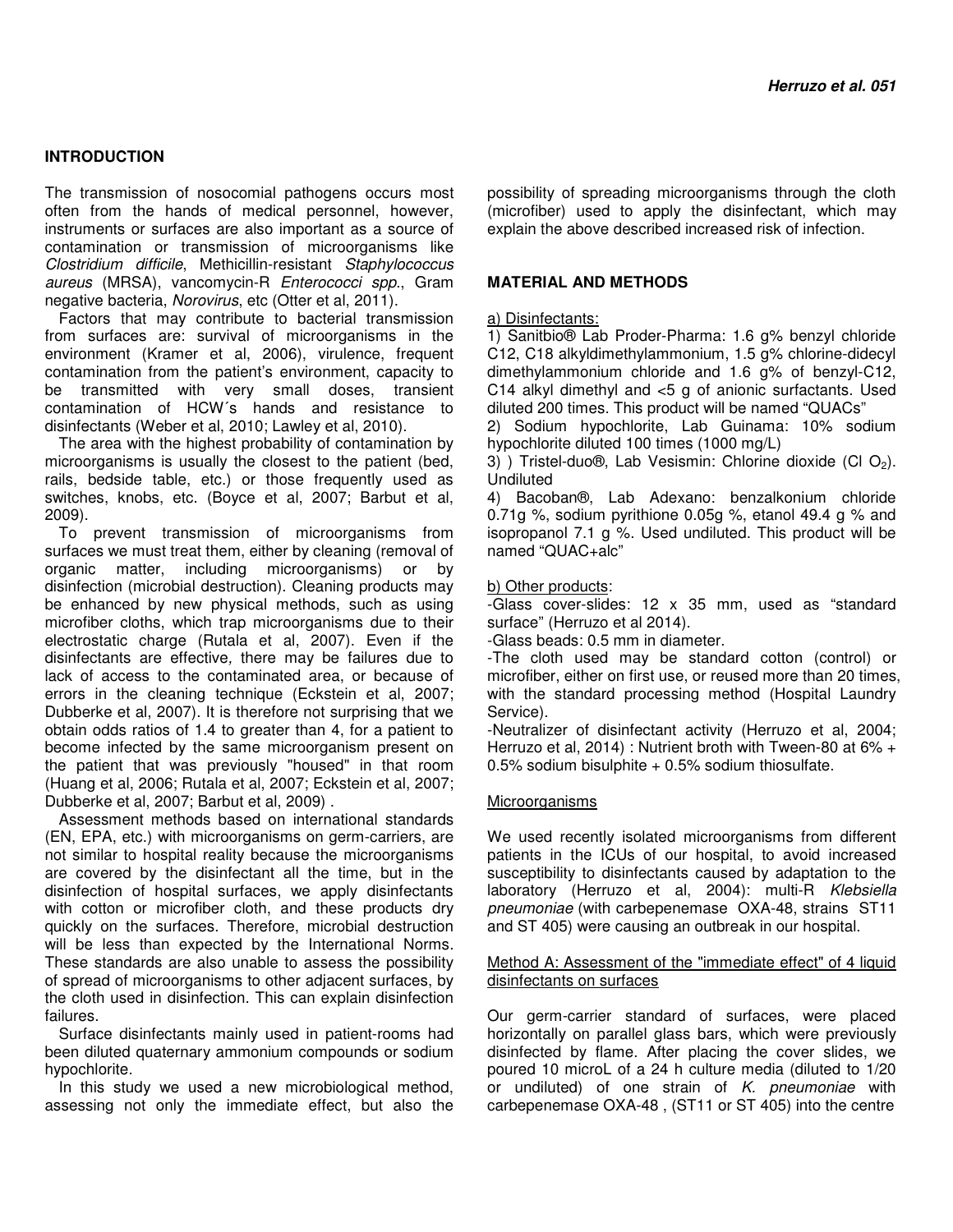

**Figure 1:** Direct effect (on the "initial" germ-carrier )

of each one and allowed them to dry completely (one hour). With flame-sterilized forceps we held one of these cover slides and wiped it with a piece (of 3x5 cm) of microfiber (new or 20-30 times used microfiber), in which we had placed 3 mL of disinfectant (see above), leaving it to soak for 10 seconds. With one of these cloths, we rubbed the glass surface of one germ-carrier, five successive times. The disinfectant was left to act for 15 min and then we introduced this glass germ-carrier in a test tube with five mL of a disinfectant activity neutralizer and 0.5 g of sterile glass beads. This was vortexed for 3 min at 2000 rpm to elute surviving CFU (figure 1).

Next, two 0.1 mL aliquots of the supernatant liquid were cultured on MacConkey agar and incubated at 37°C for 48h, after which we took the CFU count. In order to make counting easier, we made dilutions at 1/10 and 1/100 of a third sample of 0.1 mL of this same liquid that were treated and counted in the same way.

The CFU for the control were also calculated similarly, but using 3 mL of sterile distilled water instead of disinfectant on the cloth. Three samples of 0.1 ml were sown on MacConkey plates: 0.1 mL directly from the control, and two from dilutions at 1/100 and 1/10000 (if not, the CFU number would be too high for proper counting).

Method B: Transfer of bacterial contamination to other surfaces during the cleaning process (figure 2)**:** we used five cover slides for each disinfectant (and microorganism) tested, but we did not contaminate them. They were held

with the flame-sterilized forceps and wiped with the same cloth that was used to clean the initial contaminated germcarrier (in method A). The five sterile cover slides were "cleaned" in the same manner as was done with the first germ-carrier, but only three were cultured on MacConkey plates; cover slide numbers 1, 3 and 5. The CFU was counted as in method A (Numbers 2 and 4 were discarded in order to reduce the work load). In this way we have a study of the amount of the microorganisms that may be transmitted by means of the cleaning cloth, after contamination in everyday contact with other areas within the patient's surroundings.

 Finally (figure 3), after performing the procedures described above each piece of "used cloth" was introduced in a flask with 5 g of glass beads and 50 mL of inhibitor broth. It was vortexed at 2000 revolution/min for 3 minutes and two aliquots of 0.1 mL were then cultured on MacConkey plates, as was also done with the 1/100 and 1/10000 dilutions of a third aliquot. In this way we assessed the number of microorganisms that were trapped in the cloth.

All these experiments were repeated three times with each type of microfiber (new or used) and each liquid disinfectant and inoculums (two concentrations: undiluted and 1/20 dilution) of each K. pneumoniae (ST11 or ST405).

Statistical analysis: Log10 reductions in CFU for each disinfectant against all microorganisms (2) were calculated,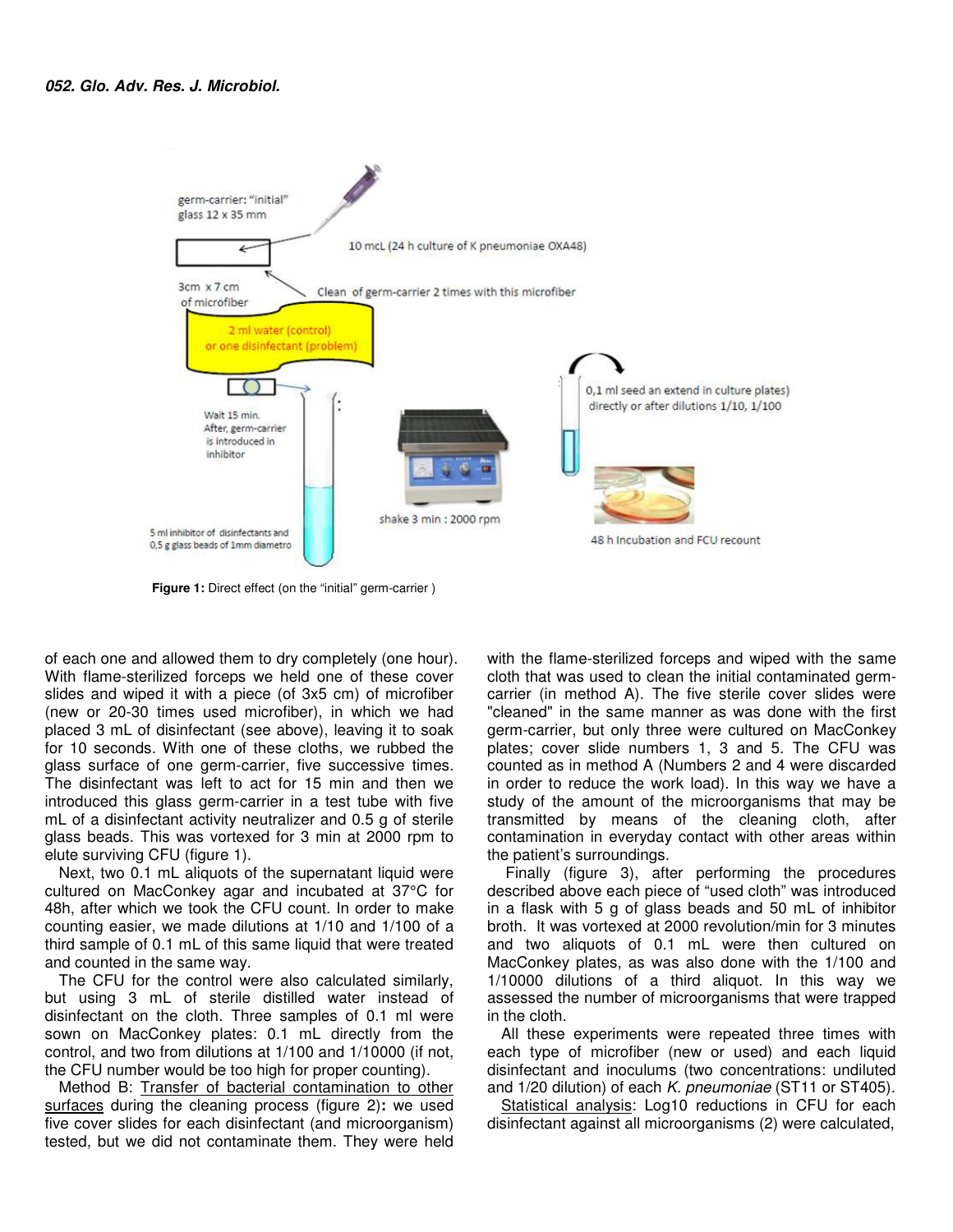

f microfiber 50 ml inhibitor of disinfectants and 5 g glass beads of 1mm diametro 2 ml water (control) or one disinfectant (problem) After clean the above six germ-carrie 0,1 ml seed an extend in culture plates) directly or after dilutions 1/10, 1/100, 1/1000 shake 3 min : 2000 rpm 48 h Incubation and FCU recount

 **Figure 3:** Residual contamination in a sample of microfiber, after to clean the germ-carriers

obtaining their centralization measures: mean or median, Standard Deviation (SD) or percentile 50 and statistical significance if there were significant differences by Analysis of Variance (ANOVA) or the Friedman and Wilcoxon tests.

#### **RESULTS**

First, we have demonstrated a similitude between CFU from the inoculum (10 mcL of nutrient broth) and CFU recovered from inoculated germ-carriers, after vortexing at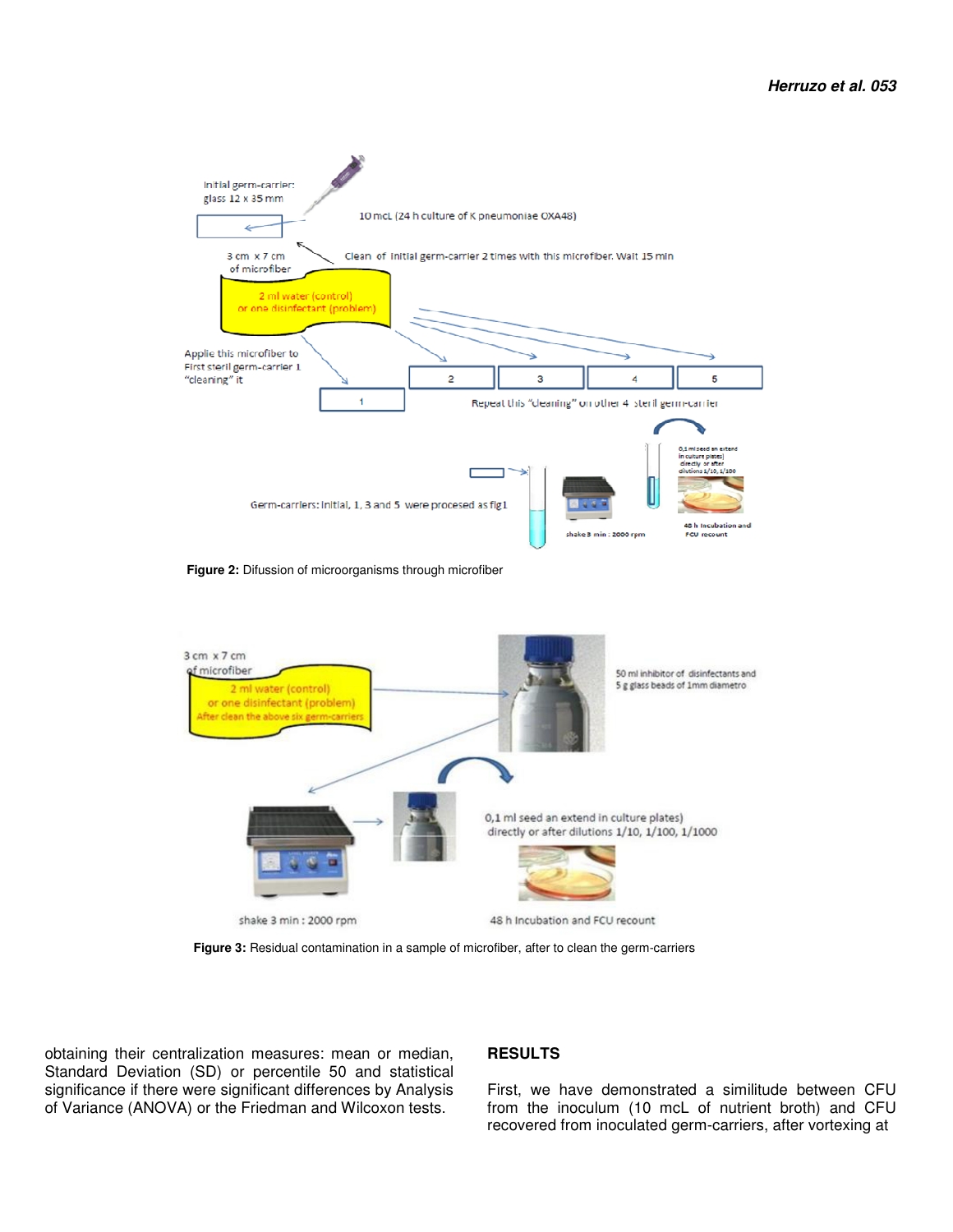**Table 1**: Direct effect and diffusion of microorganisms\* to other zones, after to apply the detergent or disinfectant with a microfiber, on a contaminated standard-surface-carrier. Results in log<sub>10</sub> of survival microorganisms\*.

#### a) Unused microfiber

| Inoculum<br>Mean $\pm SD$ | disinfectant  | initial<br>carrier<br>after<br>"clean" | microfiber<br>after "clean"<br>initial Carrier | $surf-1$ | microorganisms difussion<br>through microfiber to:<br>$surf-3$ | $surf-5$ |
|---------------------------|---------------|----------------------------------------|------------------------------------------------|----------|----------------------------------------------------------------|----------|
| $6.5 \pm 0.6$             | $0.5\%$ QUACs | $2 - 3$                                | $6 - 6.5$                                      | $2 - 3$  | $\Omega$                                                       | 0        |
| $7.7 \pm 0.8$             | $0.5\%$ OUACs | $4 - 5$                                | $7 - 8$                                        | $5-6$    | 4                                                              | 4        |
| $6.5 \pm 0.6$             | $1000$ Na Hyp | 0                                      | 3                                              | 0        | 0                                                              | 0        |
| $7.7 \pm 0.8$             | $1000$ Na Hyp | $\Omega$                               | $4 - 5$                                        | 3        | $\Omega$                                                       | $\Omega$ |
| $6.5 \pm 0.6$             | Chl-diox      | 0                                      | 0                                              | 0        | 0                                                              | 0        |
| $7.7 \pm 0.8$             | Chl-diox      | 0                                      | $\bf{0}$                                       | 0        | 0                                                              | $\bf{0}$ |
| $6.5 \pm 0.6$             | QUAC+alc      | 0                                      | $4 - 4.5$                                      | 0        | $\Omega$                                                       | 0        |
| $7.7 \pm 0.8$             | QUAC+alc      | 0                                      | $4 - 4.3$                                      | 0        | $\Omega$                                                       | 0        |

#### b) Used microfiber

| Inoculum<br>Mean $\pm SD$ | disinfectant    | initial<br>carrier | microfiber<br>after "clean" | microorganisms' difussion<br>through microfiber to: |          |          |
|---------------------------|-----------------|--------------------|-----------------------------|-----------------------------------------------------|----------|----------|
|                           |                 | after<br>"clean"   | initial Carrier             | surf-1                                              | surf-3   | $surf-5$ |
| $6.5 \pm 0.6$             | $0.5\%$ QUACs   | $3 - 4$            | $6 - 7$                     | $3 - 4$                                             | $1 - 2$  | 1        |
| $7.7 \pm 0.8$             | $0.5\%$ OUACs   | $5-6$              | $7 - 8$                     | $5-6$                                               | $4 - 5$  | $4 - 5$  |
| $6.5 \pm 0.6$             | $1000$ Na $Hyp$ | 0                  | $3 - 4$                     | 0                                                   | $\bf{0}$ | 0        |
| $7.7 \pm 0.8$             | $1000$ Na Hyp   | $\Omega$           | $5-6$                       | $3 - 4$                                             | 3        | 3        |
| $6.5 \pm 0.6$             | Chl-diox        | 0                  | 0                           | 0                                                   | $\bf{0}$ | $\bf{0}$ |
| $7.7 \pm 0.8$             | Chl-diox        | 0                  | 0                           | 0                                                   | $\Omega$ | $\Omega$ |
| $6.5 \pm 0.6$             | QUAC+alc        | 0                  | $4 - 5$                     | 0                                                   | $\Omega$ | 0        |
| $7.7 \pm 0.8$             | OUAC+alc        | 0                  | $4 - 5$                     | $\Omega$                                            | $\Omega$ | 0        |

\*K. pneumoniae OXA48 (ST 11 or ST405);

Disinfectants: 0.5% QUAC = 0.5% Sanitbio; 1000Na Hyp = Sodium hypoclhorite 1000 mg/L; Chl-diox= Tristel-duo; QUAC+alc= Bacoban

2000 rpm with glass beads (media 6.65  $log_{10}$  vs 6.7  $log_{10}$ ). Thus this surface model is easy and reproducible.

a) With the minor inoculum on the germ-carriers (6-7  $log_{10}$ ) the results were (Table 1): when we used QUACs at 0.5%, more than 6  $log_{10}$  remained in the cloth, and the initial germ-carrier was not completely disinfected, as it retained  $3-4$  log<sub>10</sub>

In addition, the five sterile cover slides that were "cleaned" with the contaminated cloth, used on the initial germ-carrier, became contaminated. This indicates an ability to contaminate areas that were initially free of microorganisms by the cleaning process.

With unused microfiber cloths, the results improve: the first of these five germ-carriers had only 2-3  $log_{10}$  survivors and there were no surviving microorganisms after the third contact.

With sodium hypochlorite or QUAC+alc, other all results, except contamination of the cloth, were 0. That is, there was no contamination left on the initial contaminated carrier, nor was it transmitted by the cloths to the five uncontaminated cover slides, except with sodium hypochlorite, being greater when used microfiber was applied on the germ-carrier. The better product was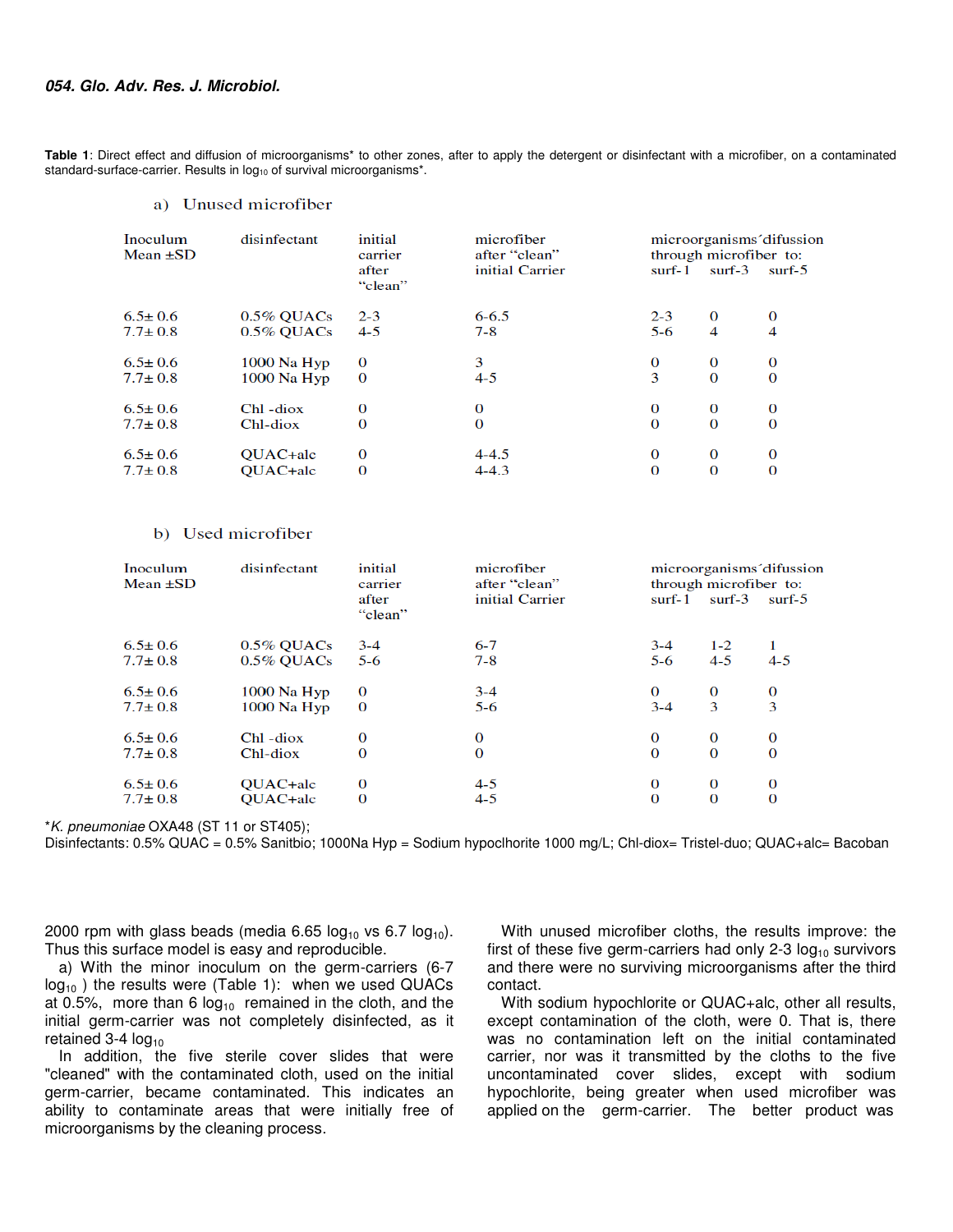chlorine-dioxide, because it reduced to 0 the contamination of all studied points (cloth and germ-carriers).

b)As a functional test we introduced inoculums 20 times higher: Table 1. When using 0,5% QUACs the transfer of microorganisms by the microfiber (even on first use) increased, both in number of microorganisms and during more contacts (all five cover slides). This transfer was slightly lower (significant differences) with hypochlorite, and too, there were differences between this and the other two products, indicating they were also effectives in conditions of very high microorganism concentration.

In summary, chlorine dioxide was the better product, but only differs from QUAC+ alcohol in residual contamination of microfiber.

## **DISCUSSION**

Our current method of assessing the effectiveness of surface disinfectants is an evolution of one in which we disinfected the lab bench and analyzed the disinfected area, sampling with a swab, which is a commonly used indirect method for assessing hospital microbiological surface disinfection (Moore and Griffith, 2006). However, we found it was an inefficient method: sampling with a moist swab only recuperated 1% of the microorganisms that were in an area (e.g. a contaminated glass slide). This is why we thought it best to design a method in which we could culture directly from a surface. We chose a glass cover slide of 12 x 35 mm, which can be introduced in a test tube with glass-beads.

The immediate effect seen with diluted QUACs was worse than with other 3 products: From an initial inoculum of 6  $log_{10}$  K. pneumoniae on the surface, after cleaning, there were 3-4  $log_{10}$  (> 99% effectiveness) and of these, after 24 hours, 2  $log_{10}$  still survived. Moreover, it permits the transfer of microorganisms by the microfiber (used or unused). These findings explain the increased risk (e.g. OR of 1.4 to more than 4, in some papers) of a patient being contaminated by a microorganism from the patient previously in their room, even after a thorough cleaning (Huang et al, 2006; Drees et al, 2008). But the" first use" of a microfiber cloth obtain significant better results that reused microfiber (lower possibility of microorganisms´ diffusion).

With 1000 mg/L sodium hypochlorite no microorganisms remained on the previously contaminated area after cleaning (immediate effect) nor were they transferred to other surfaces with subsequent contacts, independently of the type of microfiber´s cloth (used or unused) solving the problem referred to above: patient contaminated by microorganisms from the patient previously in the same room. But this good effect disappears, with high inoculums on the initial surface to disinfect (table 1).

Thirty, the data obtained in this experiment predict that may also be useful surfaces disinfection performed twice:

quaternary ammonium (which will reduce the number of microorganisms on the germ-carrier, as shown in Table 1) is first applied, and then, on the same surface, hypochlorite is applied. Thus, the results will be even better than with hypochlorite alone, completely destroying the initial contamination and avoiding the diffusion of multi-resistant microorganisms to adjacent surfaces. This dual application could be especially useful when there is visible dirt on the surface to be disinfected.

Fourthly, other "double" disinfectants application, QUACs+alc, was very useful on the initial surface to disinfect, (total destruction of the inoculums, included those in conditions of higher contamination) and does not permitted the diffusion of microorganisms to other surfaces. These results corroborate our indication in neonates, of a double disinfection of surfaces, first QUACs and after isopropyl-alcohol, because hypochlorite vapors could be a respiratory irritant to these patients.

Finally, chlorine dioxide appears as the better product in surface disinfection of rooms with patients in contact precautions, because eliminate the possibility of to find microorganisms in the disinfected surface and diffusion of germs to the other areas.

## **CONCLUSIONS**

- Two types of tests should be performed before advising a surface disinfectant for room of contact precaution in hospitals: direct effect and evaluation of microorganism transference by the microfiber.

- Diluted QUACs can permit transfer microorganisms to adjacent areas through the microfiber used, that is, the antithesis of a true disinfectant. However, these ammoniums are the products most commonly used for surface disinfection in many countries.

- Due to their direct effect (even for grand number of microorganisms), the mixture QUAC and alcohol or sodium hypochlorite (1000 mg/L), were better choices than diluted QUACs for disinfection of surfaces.

- The best disinfectant against K. pneumoniae OXA48 in hospital surfaces was the chlorine dioxide.

## **ACKNOWLEDGMENTS**

 To Mayca Uriarte, Microbiological Technician of our Laboratory, for her kind collaboration.

## **REFERENCES**

Barbut F, Menuet D, Verachten M, Girou E (2009). Comparison of the efficacy of a hydrogen peroxide dry-mist disinfection system and sodium hypochlorite solution for eradication of Clostridium difficile spores. Infect Control Hosp Epidemiol. 30: 507-514.